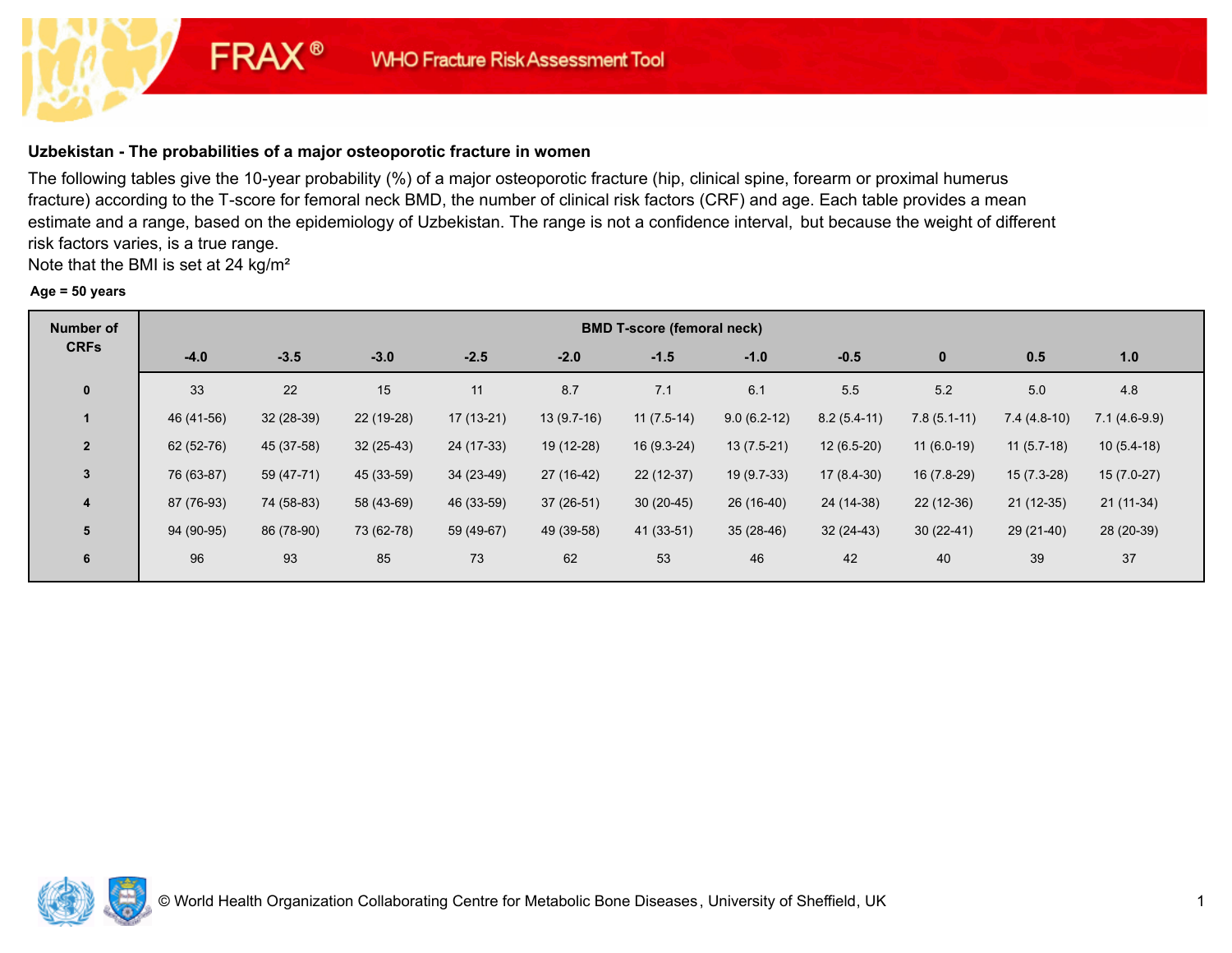### **Age = 55 years**

**FRAX®** 

| <b>Number of</b> |            | <b>BMD T-score (femoral neck)</b> |             |            |             |              |              |              |               |               |               |  |  |  |
|------------------|------------|-----------------------------------|-------------|------------|-------------|--------------|--------------|--------------|---------------|---------------|---------------|--|--|--|
| <b>CRFs</b>      | $-4.0$     | $-3.5$                            | $-3.0$      | $-2.5$     | $-2.0$      | $-1.5$       | $-1.0$       | $-0.5$       | $\bf{0}$      | 0.5           | 1.0           |  |  |  |
| $\mathbf 0$      | 36         | 25                                | 18          | 14         | 11          | 8.8          | 7.4          | 6.8          | 6.3           | 6.0           | 5.7           |  |  |  |
|                  | 50 (46-57) | 36 (33-42)                        | 26 (23-31)  | 20 (16-24) | $16(12-19)$ | $13(9.3-17)$ | $11(7.6-14)$ | $10(6.7-14)$ | $9.3(6.2-13)$ | $8.8(5.8-12)$ | $8.4(5.4-12)$ |  |  |  |
| $\overline{2}$   | 64 (56-77) | 49 (42-61)                        | $37(30-48)$ | 29 (21-38) | 23 (15-33)  | 19 (12-28)   | 16 (9.2-25)  | $14(8.1-23)$ | 13 (7.4-22)   | 13 (6.8-21)   | $12(6.4-20)$  |  |  |  |
| $\mathbf{3}$     | 78 (67-86) | 63 (52-74)                        | $50(38-64)$ | 39 (27-55) | $32(20-48)$ | 26 (15-42)   | $22(12-37)$  | $20(10-35)$  | 19 (9.5-33)   | 18 (8.8-32)   | $17(8.2-31)$  |  |  |  |
| $\overline{4}$   | 88 (78-92) | 77 (63-83)                        | 63 (49-74)  | 52 (39-65) | 42 (31-57)  | $35(24-51)$  | $30(19-45)$  | 28 (17-43)   | $26(15-41)$   | 25 (14-39)    | $23(13-38)$   |  |  |  |
| 5                | 93 (90-94) | 87 (81-90)                        | 76 (68-82)  | 65 (56-73) | 55 (46-64)  | 46 (38-57)   | 40 (32-51)   | $37(28-48)$  | $35(26-46)$   | $33(24-44)$   | $31(22-43)$   |  |  |  |
| 6                | 95         | 93                                | 86          | 77         | 67          | 59           | 51           | 48           | 45            | 43            | 41            |  |  |  |

# **Age = 60 years**

| Number of                                                               | <b>BMD T-score (femoral neck)</b> |            |             |             |             |             |              |              |              |              |               |  |  |
|-------------------------------------------------------------------------|-----------------------------------|------------|-------------|-------------|-------------|-------------|--------------|--------------|--------------|--------------|---------------|--|--|
| <b>CRFs</b><br>$\mathbf{0}$<br>$\overline{2}$<br>$\mathbf{3}$<br>4<br>5 | $-4.0$                            | $-3.5$     | $-3.0$      | $-2.5$      | $-2.0$      | $-1.5$      | $-1.0$       | $-0.5$       | $\bf{0}$     | 0.5          | 1.0           |  |  |
|                                                                         | 40                                | 29         | 21          | 16          | 13          | 11          | 9.0          | 8.2          | $7.5$        | 7.0          | 6.5           |  |  |
|                                                                         | 53 (50-59)                        | 40 (37-46) | $31(26-35)$ | 24 (19-27)  | $19(14-23)$ | $15(11-20)$ | $13(9.2-17)$ | $12(8.1-16)$ | $11(7.3-15)$ | $10(6.8-14)$ | $9.5(6.3-13)$ |  |  |
|                                                                         | 67 (60-77)                        | 53 (46-64) | 42 (34-51)  | $33(25-43)$ | 26 (18-37)  | 22 (14-32)  | 19 (11-28)   | $17(9.8-27)$ | 16 (8.8-25)  | $15(8.0-24)$ | 14 (7.4-22)   |  |  |
|                                                                         | 79 (71-86)                        | 67 (57-77) | 54 (43-68)  | 44 (32-60)  | 36 (24-52)  | $30(18-46)$ | 26 (15-42)   | 23 (13-39)   | $22(11-37)$  | $20(10-35)$  | 19 (9.5-33)   |  |  |
|                                                                         | 87 (80-91)                        | 79 (68-85) | 67 (55-77)  | 56 (44-69)  | 47 (36-62)  | 39 (28-55)  | $34(23-50)$  | $32(20-47)$  | 29 (18-45)   | $27(16-43)$  | $26(15-41)$   |  |  |
|                                                                         | 92 (90-93)                        | 87 (83-90) | 79 (72-84)  | 69 (61-77)  | 59 (52-69)  | 51 (44-62)  | 45 (37-57)   | 41 (32-53)   | 38 (29-51)   | $36(27-48)$  | 34 (25-46)    |  |  |
| 6                                                                       | 93                                | 92         | 87          | 80          | 71          | 63          | 56           | 52           | 49           | 47           | 44            |  |  |

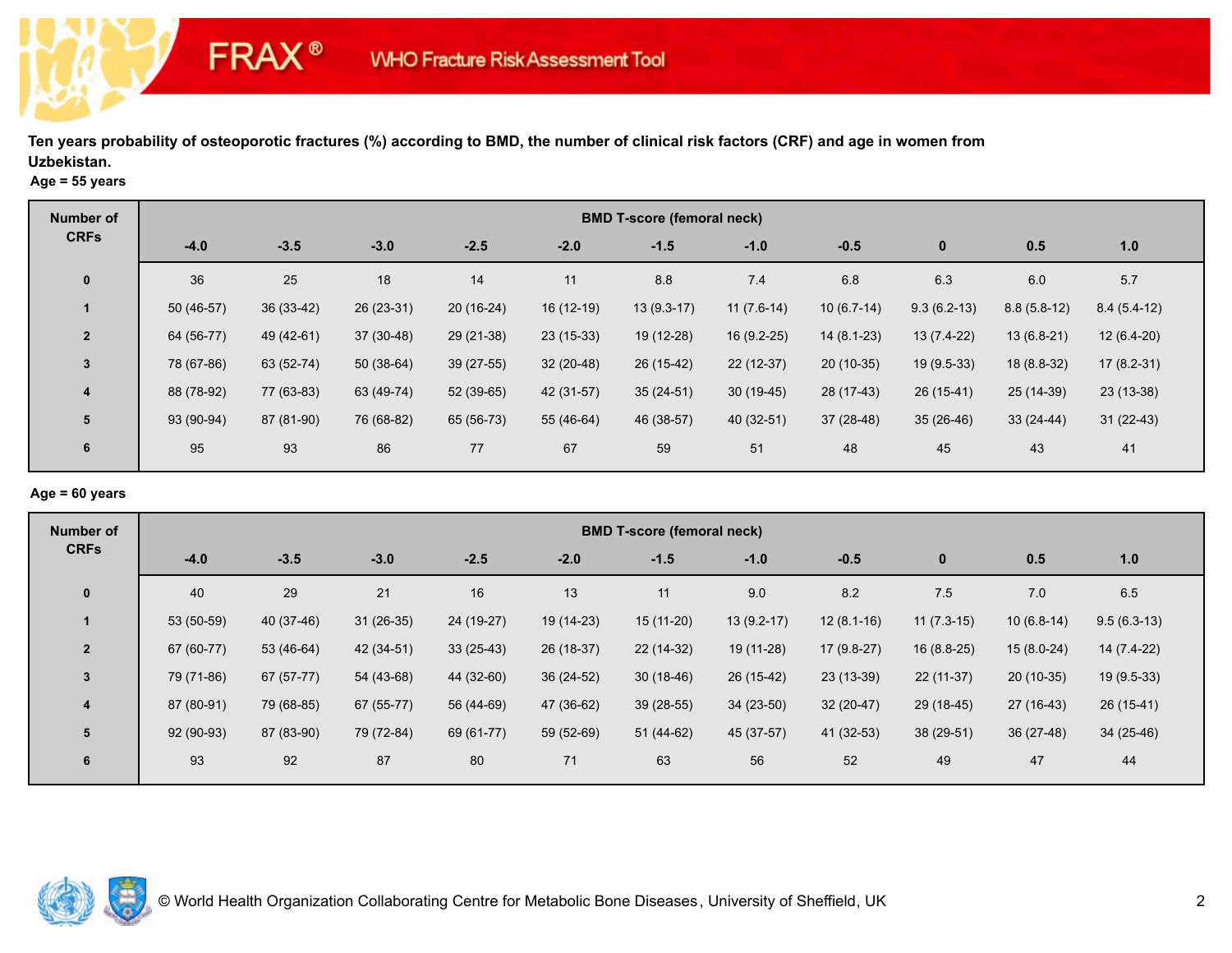### **Age = 65 years**

**FRAX®** 

| <b>Number of</b>                                                                      | <b>BMD T-score (femoral neck)</b> |            |             |            |             |             |             |              |              |              |               |  |  |
|---------------------------------------------------------------------------------------|-----------------------------------|------------|-------------|------------|-------------|-------------|-------------|--------------|--------------|--------------|---------------|--|--|
| <b>CRFs</b><br>$\mathbf 0$<br>$\overline{2}$<br>3<br>$\overline{4}$<br>$5\phantom{1}$ | $-4.0$                            | $-3.5$     | $-3.0$      | $-2.5$     | $-2.0$      | $-1.5$      | $-1.0$      | $-0.5$       | $\mathbf 0$  | 0.5          | 1.0           |  |  |
|                                                                                       | 41                                | 30         | 23          | 18         | 14          | 11          | 9.9         | 8.9          | 8.1          | 7.4          | 6.8           |  |  |
|                                                                                       | 53 (50-58)                        | 42 (37-46) | $32(28-36)$ | 25 (20-29) | $20(15-25)$ | $16(12-21)$ | $14(10-19)$ | $13(8.8-17)$ | $12(7.9-16)$ | $11(7.1-15)$ | $9.8(6.5-14)$ |  |  |
|                                                                                       | 66 (60-75)                        | 54 (47-63) | 43 (35-52)  | 34 (26-44) | 28 (20-38)  | 23 (15-33)  | $20(12-30)$ | 18 (11-28)   | 16 (9.4-26)  | $15(8.4-24)$ | $14(7.7-22)$  |  |  |
|                                                                                       | 77 (70-84)                        | 66 (58-77) | 55 (45-68)  | 45 (34-61) | $37(25-53)$ | $31(19-47)$ | $27(16-43)$ | $25(14-40)$  | 22 (12-38)   | $21(11-35)$  | 19 (9.9-33)   |  |  |
|                                                                                       | 85 (79-89)                        | 77 (68-84) | $67(57-77)$ | 57 (46-70) | 48 (38-62)  | 40 (30-56)  | 36 (25-52)  | $33(21-48)$  | $30(19-46)$  | 28 (17-43)   | $26(15-41)$   |  |  |
|                                                                                       | 89 (88-91)                        | 85 (81-88) | 77 (73-83)  | 69 (63-77) | 59 (53-69)  | $51(45-62)$ | 46 (38-58)  | 42 (33-54)   | $39(30-51)$  | $36(27-48)$  | $34(25-46)$   |  |  |
| 6                                                                                     | 91                                | 89         | 85          | 78         | 71          | 63          | 57          | 53           | 50           | 46           | 44            |  |  |

# **Age = 70 years**

| Number of                                                   | <b>BMD T-score (femoral neck)</b> |            |            |             |             |             |             |              |              |               |               |  |
|-------------------------------------------------------------|-----------------------------------|------------|------------|-------------|-------------|-------------|-------------|--------------|--------------|---------------|---------------|--|
| <b>CRFs</b><br>$\mathbf 0$<br>$\overline{2}$<br>3<br>4<br>5 | $-4.0$                            | $-3.5$     | $-3.0$     | $-2.5$      | $-2.0$      | $-1.5$      | $-1.0$      | $-0.5$       | $\bf{0}$     | 0.5           | 1.0           |  |
|                                                             | 39                                | 30         | 23         | 18          | 14          | 12          | 10          | 9.0          | 8.0          | 7.3           | 6.6           |  |
|                                                             | 52 (47-59)                        | 41 (36-48) | 32 (27-37) | 25 (20-29)  | $20(16-23)$ | $16(12-19)$ | 14 (10-16)  | $12(8.9-14)$ | $11(7.8-13)$ | $9.9(7.0-12)$ | $8.9(6.2-11)$ |  |
|                                                             | 65 (57-74)                        | 54 (45-64) | 43 (35-53) | $34(26-43)$ | 27 (20-34)  | 22 (15-29)  | 19 (13-25)  | $17(11-22)$  | $15(9.5-20)$ | $13(8.3-18)$  | $12(7.4-16)$  |  |
|                                                             | 76 (68-84)                        | 66 (56-77) | 55 (44-68) | 45 (34-58)  | 36 (26-49)  | $30(20-41)$ | 25 (17-37)  | $22(14-33)$  | $20(12-29)$  | $18(11-27)$   | 16 (9.6-24)   |  |
|                                                             | 84 (79-88)                        | 77 (70-83) | 68 (58-76) | 57 (47-67)  | 47 (37-58)  | 39 (30-50)  | $33(25-45)$ | $29(21-40)$  | 26 (19-36)   | $23(16-33)$   | $21(15-30)$   |  |
|                                                             | 88 (85-90)                        | 84 (80-87) | 78 (72-83) | 69 (62-75)  | 59 (52-66)  | $50(43-58)$ | 43 (37-52)  | 38 (32-47)   | $33(28-42)$  | $30(25-38)$   | 27 (22-35)    |  |
| 6                                                           | 90                                | 88         | 85         | 79          | 70          | 61          | 54          | 47           | 42           | 38            | 34            |  |

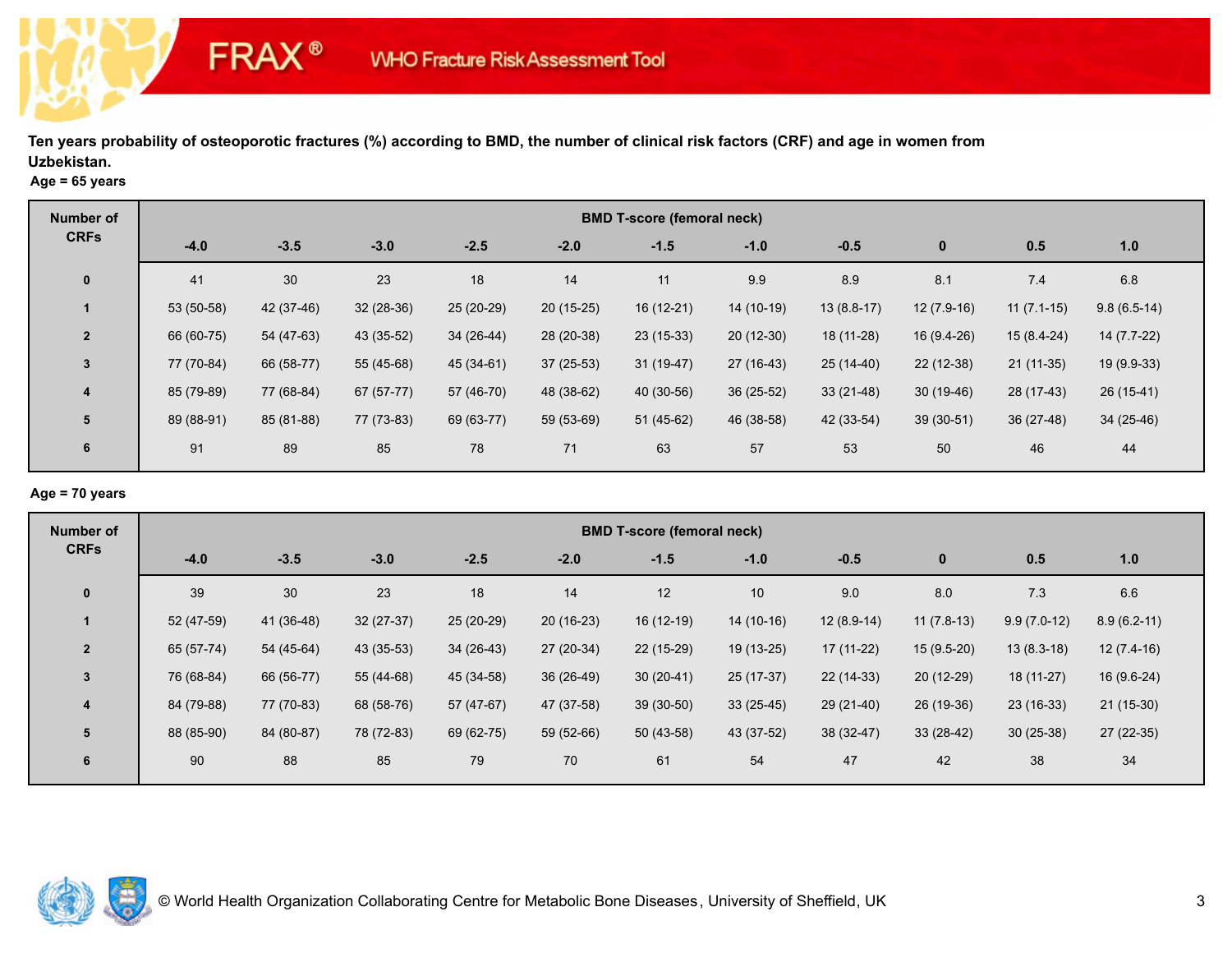### **Age = 75 years**

**FRAX®** 

| <b>Number of</b> |             |            |             |             |             | <b>BMD T-score (femoral neck)</b> |             |              |              |               |                |
|------------------|-------------|------------|-------------|-------------|-------------|-----------------------------------|-------------|--------------|--------------|---------------|----------------|
| <b>CRFs</b>      | $-4.0$      | $-3.5$     | $-3.0$      | $-2.5$      | $-2.0$      | $-1.5$                            | $-1.0$      | $-0.5$       | $\bf{0}$     | 0.5           | 1.0            |
| $\mathbf 0$      | 37          | 29         | 23          | 18          | 14          | 12                                | 10          | 8.8          | 7.8          | 6.9           | 6.1            |
|                  | $50(42-68)$ | 41 (33-57) | $32(26-45)$ | 25 (20-35)  | $20(15-26)$ | $16(12-21)$                       | $14(10-17)$ | $12(8.7-14)$ | $10(7.5-12)$ | $9.0(6.6-11)$ | $8.0(5.8-9.6)$ |
| $\overline{2}$   | 63 (52-78)  | 54 (42-70) | 44 (33-60)  | $35(25-49)$ | 28 (19-39)  | $23(16-31)$                       | 19 (13-25)  | $16(11-21)$  | $14(9.2-18)$ | $12(7.9-16)$  | $10(7.0-15)$   |
| 3                | 74 (62-84)  | 66 (51-78) | 57 (41-71)  | 47 (32-61)  | 38 (25-50)  | $31(20-42)$                       | 26 (17-35)  | $22(14-30)$  | 18 (12-25)   | 16 (10-22)    | $14(9.0-19)$   |
| $\overline{4}$   | 82 (72-87)  | 76 (63-84) | 69 (53-78)  | 60 (43-70)  | $50(35-60)$ | 42 (29-52)                        | $35(24-44)$ | 29 (21-37)   | 24 (18-32)   | $21(15-27)$   | 18 (14-24)     |
| 5                | 86 (79-89)  | 83 (73-87) | 78 (65-83)  | 72 (56-78)  | 63 (47-70)  | 54 (40-61)                        | 46 (35-53)  | 38 (30-45)   | $32(26-39)$  | $27(23-33)$   | 23 (20-29)     |
| 6                | 88          | 87         | 85          | 80          | 74          | 67                                | 58          | 50           | 42           | 35            | 30             |

# **Age = 80 years**

| Number of               |            |             |             |             |             | <b>BMD T-score (femoral neck)</b> |              |              |               |                |                |
|-------------------------|------------|-------------|-------------|-------------|-------------|-----------------------------------|--------------|--------------|---------------|----------------|----------------|
| <b>CRFs</b>             | $-4.0$     | $-3.5$      | $-3.0$      | $-2.5$      | $-2.0$      | $-1.5$                            | $-1.0$       | $-0.5$       | $\bf{0}$      | 0.5            | 1.0            |
| $\mathbf 0$             | 32         | 26          | 20          | 16          | 13          | 11                                | 9.2          | 7.9          | 6.8           | 6.0            | 5.2            |
| 1                       | 44 (36-61) | $36(28-51)$ | 29 (22-42)  | 23 (17-33)  | 18 (14-26)  | $15(11-21)$                       | $13(9.3-16)$ | $11(7.8-13)$ | $9.2(6.6-11)$ | $7.9(5.7-9.0)$ | $6.9(4.9-7.9)$ |
| $\overline{2}$          | 55 (44-70) | 47 (36-63)  | $39(28-54)$ | $31(22-45)$ | 25 (18-36)  | $21(14-30)$                       | 17 (12-24)   | $15(9.8-20)$ | $12(8.3-16)$  | $11(7.0-14)$   | $9.0(6.0-12)$  |
| 3                       | 66 (53-77) | 58 (45-71)  | $50(36-63)$ | 42 (29-55)  | $35(23-46)$ | 29 (19-38)                        | 24 (15-32)   | $20(13-27)$  | $17(11-23)$   | $14(9.1-19)$   | $12(7.8-16)$   |
| $\overline{\mathbf{4}}$ | 74 (62-81) | 69 (54-77)  | 61 (45-71)  | 53 (37-63)  | 45 (30-55)  | 38 (25-47)                        | $32(21-40)$  | 27 (18-34)   | 22 (15-29)    | 19 (13-25)     | $16(11-21)$    |
| 5                       | 80 (70-84) | 76 (63-81)  | 71 (56-77)  | 64 (48-71)  | 57 (40-64)  | 49 (35-56)                        | 42 (30-49)   | 36 (26-42)   | $30(22-36)$   | 25 (19-30)     | 21 (17-26)     |
| 6                       | 84         | 82          | 79          | 74          | 67          | 61                                | 53           | 46           | 39            | 33             | 27             |